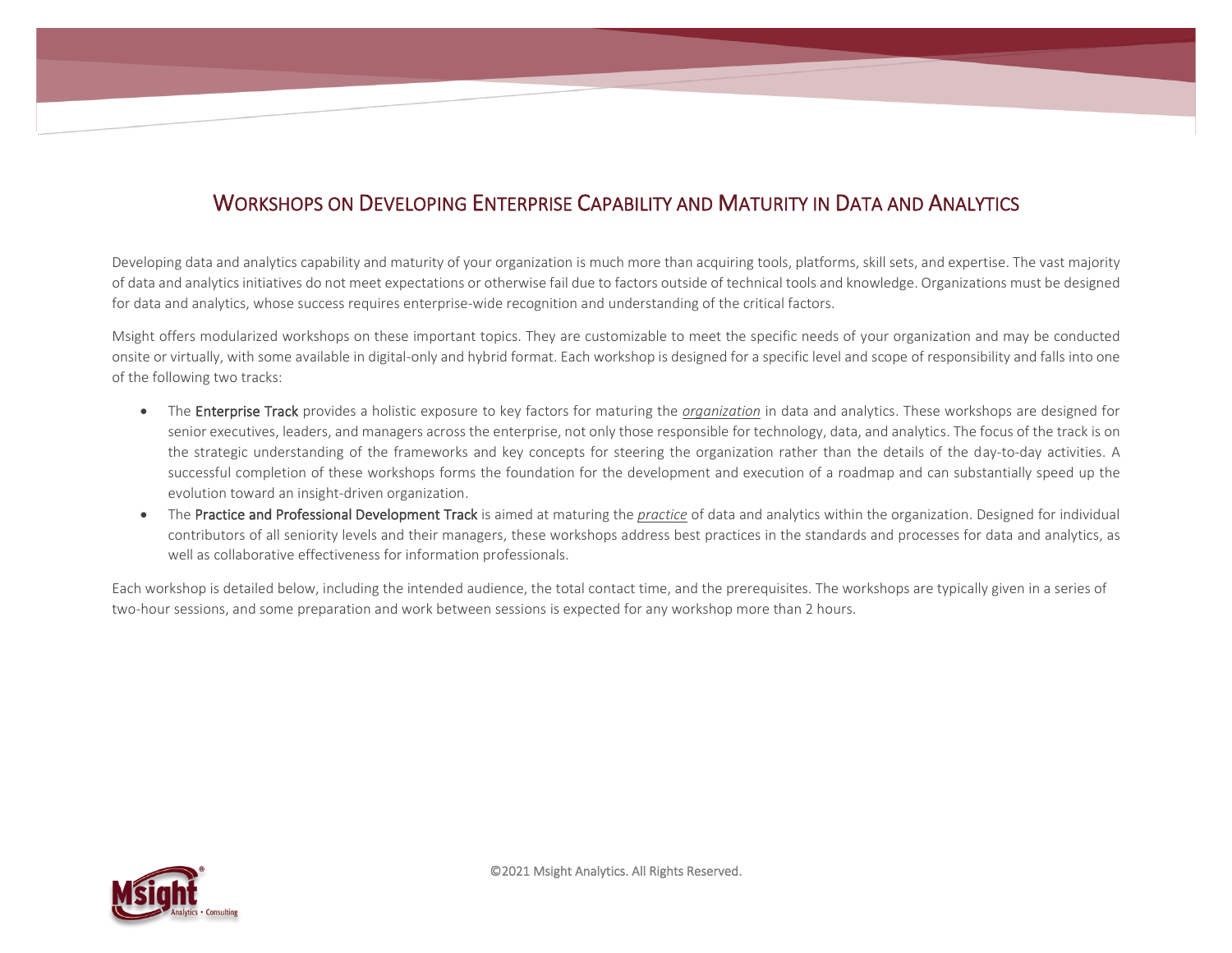## ENTERPRISE TRACK

| $\#$ | <b>Title</b>                         | <b>Audience</b> | <b>Total Time</b> | <b>Description</b>                                                        | <b>Prerequisites</b> |
|------|--------------------------------------|-----------------|-------------------|---------------------------------------------------------------------------|----------------------|
| E001 | Fundamentals of enterprise           | Executives and  | 4 hours           | Introduces the key ideas for a successful development of enterprise       | None                 |
|      | capability and maturity in data      | Managers        |                   | capability and culture in data and analytics. Topics include maturity     |                      |
|      | and analytics                        |                 |                   | level in data and analytics, organizational structure and critical roles, |                      |
|      |                                      |                 |                   | enterprise processes, operational governance, the culture of data and     |                      |
|      |                                      |                 |                   | analytics, and common challenges and pitfalls. The participants will      |                      |
|      |                                      |                 |                   | walk away with a foundational understanding of key aspects, best          |                      |
|      |                                      |                 |                   | practices, and the organizational challenges that must be addressed       |                      |
|      |                                      |                 |                   | for a successful implementation.                                          |                      |
| E002 | <b>Enterprise Innovation Process</b> | Executives and  | 2 hours           | Explores further into the enterprise process for innovation through       | E001                 |
|      | for Analytics                        | Managers        |                   | analytics: the framework and the steps, the associated activities, the    |                      |
|      |                                      |                 |                   | participants and their roles, and key considerations for                  |                      |
|      |                                      |                 |                   | implementation.                                                           |                      |
| E003 | Functional Organizational            | Executives and  | 2 hours           | Explores further into the roles and responsibilities as well as the       | E001                 |
|      | Structure for Data and               | Managers        |                   | framework for the functional structure for driving data and analytics     |                      |
|      | Analytics                            |                 |                   | in the organization. The structures at both enterprise and functional     |                      |
|      |                                      |                 |                   | levels are discussed, with several options along with their respective    |                      |
|      |                                      |                 |                   | pros and cons.                                                            |                      |
| E004 | Practical Governance and             | Executives and  | 2 hours           | Taking a step back from the compliance-centric view of governance,        | E001                 |
|      | Decision Making for Data and         | Managers        |                   | this workshop looks at practical governance as a mechanism and a          | E002                 |
|      | Analytics                            |                 |                   | vehicle for enterprise decision making and collaboration around data      | E003                 |
|      |                                      |                 |                   | and analytics. Covers the purpose of data and analytics governance        |                      |
|      |                                      |                 |                   | throughout the data lifecycle, the structure, the processes, and the      |                      |
|      |                                      |                 |                   | practices to be employed in governance, as well as decisions and risks    |                      |
|      |                                      |                 |                   | in data and analytics managed through governance.                         |                      |
| E005 | Practical Information                | Managers        | 4 hours           | Introduces the idea of the data and analytics lifecycle and the           | None                 |
|      | Management                           |                 |                   | management along the lifecycle as a foundation for maximizing the         |                      |
|      |                                      |                 |                   | value of data while reducing risk. Topics include the components of       |                      |
|      |                                      |                 |                   | data and analytics management, roles and responsibilities, team           |                      |
|      |                                      |                 |                   | structures, profiles and skill sets, activities, and operational          |                      |
|      |                                      |                 |                   | implications.                                                             |                      |

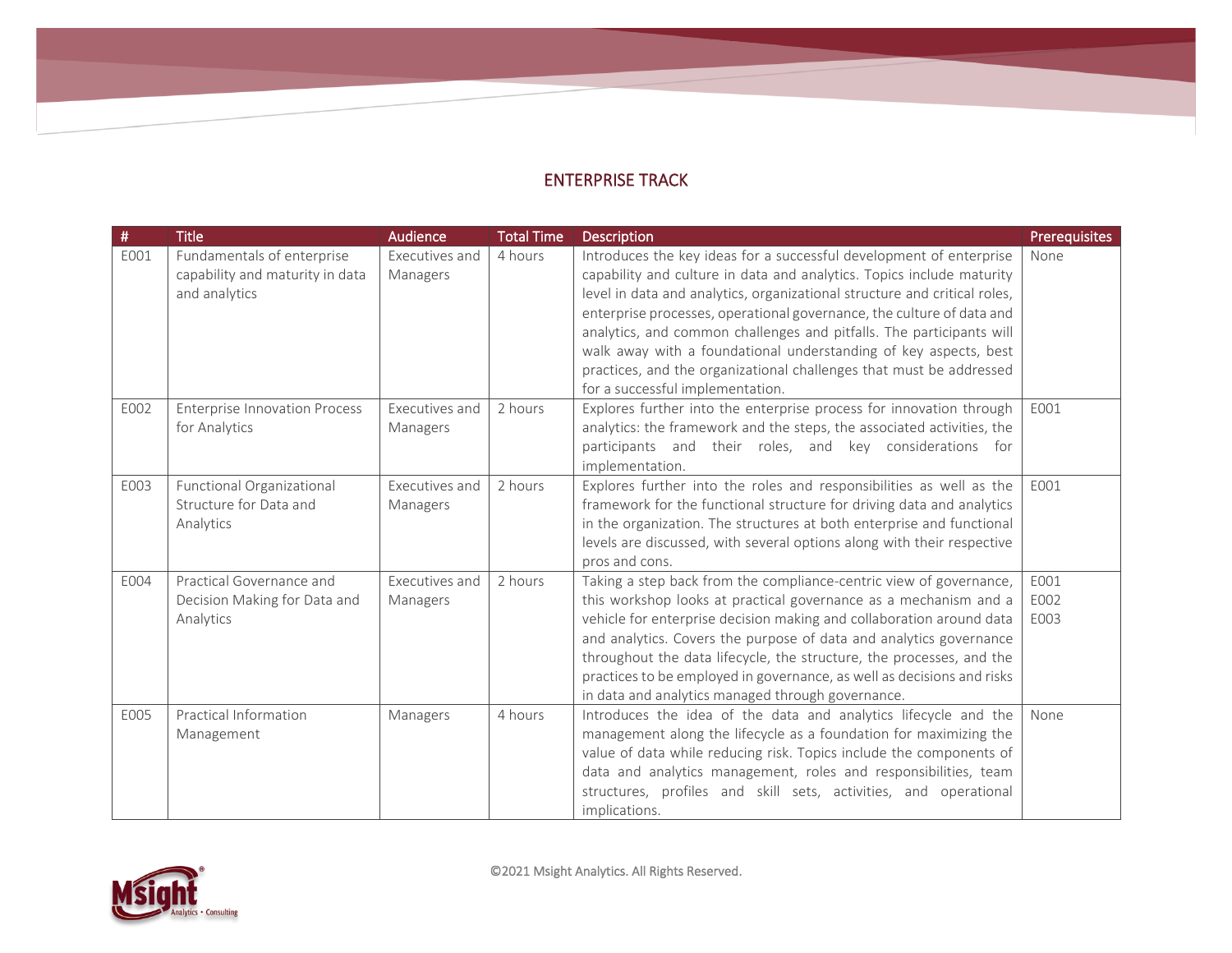|      | <b>Title</b>                | Audience | <b>Total Time</b> | <b>Description</b>                                                        | <b>Prerequisites</b> |
|------|-----------------------------|----------|-------------------|---------------------------------------------------------------------------|----------------------|
| E006 | Managing Risk from Data and | Managers | 2 hours           | Explores risks due to data and analytics beyond those typically   E001    |                      |
|      | Analytics                   |          |                   | addressed by security concerns. Topics include ethics, bias, data   E004  |                      |
|      |                             |          |                   | quality, and model risk, among others, and mitigation for reducing   E005 |                      |
|      |                             |          |                   | such risks.                                                               |                      |

## PRACTICE AND PROFESSIONAL DEVELOPMENT TRACK

| #     | <b>Title</b>                                                 | <b>Audience</b>                                                | <b>Total Time</b> | <b>Description</b>                                                                                                                                                                                                                                                                                                                                                                                                                                | <b>Prerequisites</b> |
|-------|--------------------------------------------------------------|----------------------------------------------------------------|-------------------|---------------------------------------------------------------------------------------------------------------------------------------------------------------------------------------------------------------------------------------------------------------------------------------------------------------------------------------------------------------------------------------------------------------------------------------------------|----------------------|
| A001a | Collaborative Effectiveness for<br>Information Professionals | Data.<br>Analytics,<br>Technology:<br>Managers and<br>Analysts | 4 hours           | A comprehensive workshop in effectiveness fundamentals for<br>information professionals. Explains the foundational paradigm shift<br>necessary for becoming an effective information professional, the<br>reasons for the shift, and practical implications on working with<br>others, including straightforward examples of practical empathy for<br>information professionals.                                                                  | None                 |
| A001b | Presentation and<br>Communication                            | Data,<br>Analytics,<br>Technology:<br>Managers and<br>Analysts | 4 hours           | Designed specifically for information professionals, this workshop<br>covers key aspects of communication not often addressed.<br>Addresses effective communication from the perspectives of<br>cognitive strain, unintended negativity, and inducing information<br>from others. Participants will learn how to approach and think about<br>effective communication as data and analytics professionals, with<br>examples of tangible practices. | A001a                |
| A002  | Quality of Analytical Projects:<br>Principles and Practices  | Analytics:<br>Managers and<br>Analysts                         | 8 hours           | Examines how to apply principles of quality to analytical<br>development and delivery. Topics include the components of quality<br>management, associated activities, and the practices of traceability,<br>replicability, transparency, and justifiability.                                                                                                                                                                                      | A001a                |

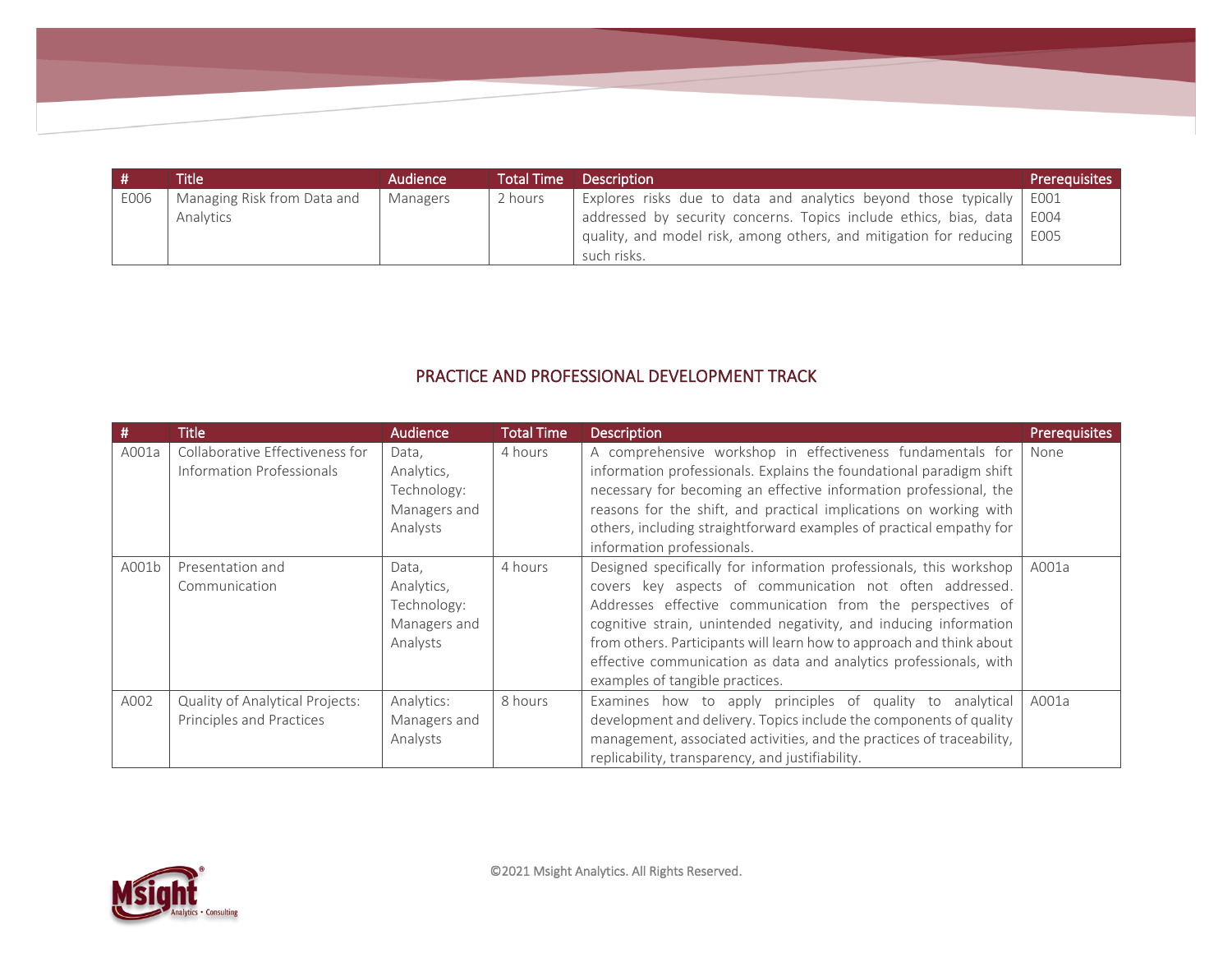| #    | <b>Title</b>                                                                                                             | <b>Audience</b>                        | <b>Total Time</b> | Description                                                                                                                                                                                                                                                                                                                                                                                                                                                               | <b>Prerequisites</b> |
|------|--------------------------------------------------------------------------------------------------------------------------|----------------------------------------|-------------------|---------------------------------------------------------------------------------------------------------------------------------------------------------------------------------------------------------------------------------------------------------------------------------------------------------------------------------------------------------------------------------------------------------------------------------------------------------------------------|----------------------|
| A003 | Quality of Analytical Projects:<br>Managerial Concerns When<br>Working with Third-Party<br>Analytical Services Providers | Analytics:<br>Managers                 | 2 hours           | Intended specifically for analytics managers and leaders, this<br>workshop covers considerations for quality requirements when<br>working with third-party analytical services providers.                                                                                                                                                                                                                                                                                 | A001a<br>A002        |
| A004 | Quality Planning in Analytics:<br>Analytical Project Design                                                              | Analytics:<br>Managers and<br>Analysts | 4 hours           | Covers best practices in analytical project design. Topics include key<br>analytical design principles, development of sound definitions, data<br>requirement specifications, project design documentation, and<br>expectation alignment among the project stakeholders and<br>participants.                                                                                                                                                                              | A001a<br>A002        |
| A005 | Quality Assurance in Analytics:<br>Project Audit Methodology                                                             | Analytics:<br>Managers and<br>Analysts | 4 hours           | Covers the quality assurance audit methodology for analytical<br>projects. Includes the principles of project audit and their impact on<br>the processes and the standards for analytical development, as well<br>as the roles and responsibilities in the process. Generally speaking,<br>this workshop assumes the availability of an analyst not involved in<br>the development (not necessarily a separate team) for applying the<br>concept of an independent audit. | A001a<br>A002        |
| A006 | Quality Maintenance in<br>Analytics: Analytics Monitoring<br>and Maintenance                                             | Analytics:<br>Managers and<br>Analysts | 4 hours           | Covers the methodology and practice of analytics maintenance.<br>Topics include performance monitoring, practical<br>model<br>governance, and the process for proactively identifying the need for<br>model adjustment or redevelopment to mitigate risk posed by the<br>model.                                                                                                                                                                                           | A001a<br>A002        |
| A007 | Problem Analysis for Analytics<br>Professionals                                                                          | Analytics:<br>Managers and<br>Analysts | 4 hours           | This workshop addresses the often-overlooked idea in analytical<br>design and development: the analysis of the problem itself. Topics<br>include frameworks for problem analysis, analysis of problem<br>stakeholders, and understanding risks and dependencies.                                                                                                                                                                                                          | A001a                |
| A008 | Analytical Project Delivery<br>Methodology                                                                               | Analytics:<br>Managers and<br>Analysts | 4 hours           | An overview of the delivery methodology of analytical projects.<br>Topics include the delivery process, the steps and associated<br>activities, the delivery team structure, and roles and responsibilities.<br>Optionally, this workshop may be tailored for either delivery to<br>internal clients or delivery to external clients (i.e., for organizations<br>that offer professional services in analytics to external clients).                                      | A001a<br>A002        |